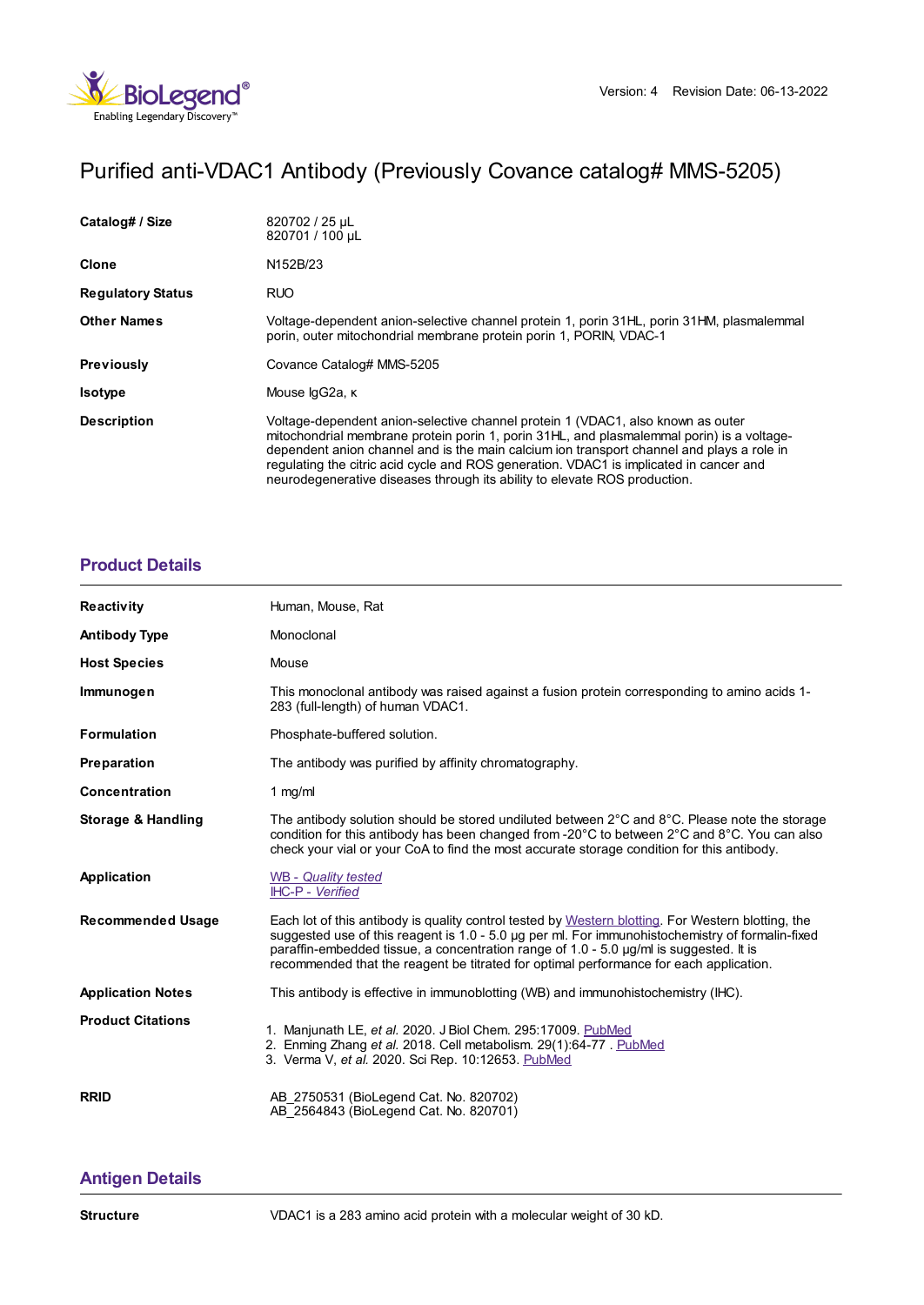| <b>Biology Area</b>     | Cell Biology, Mitochondrial Function, Neuroscience, Neuroscience Cell Markers |
|-------------------------|-------------------------------------------------------------------------------|
| <b>Molecular Family</b> | Mitochondrial Markers                                                         |
| Gene ID                 | 7416                                                                          |

#### **Other [Formats](https://www.biolegend.com/nl-nl/products/purified-anti-vdac1-antibody-11594?pdf=true&displayInline=true&leftRightMargin=15&topBottomMargin=15&filename=Purified anti-VDAC1 Antibody.pdf#productOtherFormats)**

Purified anti-VDAC1, Biotin anti-VDAC1

#### **Product Data**



Western blot of anti-VDAC1 antibody (clone N152B/23). Lane 1: Molecular weight marker; Lane 2: 20 µg of human brain membrane lysate; Lane 3: 20 µg of mouse brain membrane lysate; Lane 4: 20 µg of rat brain membrane lysate. The blot was incubated with 1 µg/mL of the primary antibodies overnight at 4°C, followed by incubation with HRP labeled goat anti-mouse IgG (Cat. No. 405301). Enhanced chemiluminescence was used as the detection system.

IHC staining of anti-VDAC1 antibody (clone N152B/23) on formalin-fixed paraffin-embedded human placenta tissue. Following antigen retrieval using Sodium Citrate H.I.E.R (Cat. No. 928602), the tissue was incubated with 10 µg/ml of the primary antibody overnight at 4°C. BioLegend´s Ultra-Streptavidin (USA) HRP kit (Multi-Species, DAB, Cat. No 929901) was used for detection followed by hematoxylin counterstaining, according to the protocol provided. The image was captured with a 40X objective.

IHC staining of anti-VDAC1 antibody (clone N152B/23) on formalin-fixed paraffin-embedded human brain tissue. Following antigen retrieval using Sodium Citrate H.I.E.R (Cat. No. 928602), the tissue was incubated with 5 µg/ml of the primary antibody overnight at 4°C. BioLegend´s Ultra-Streptavidin (USA) HRP kit (Multi-Species, DAB, Cat. No. 929901) was used for detection followed by hematoxylin counterstaining, according to the protocol provided. The image was captured with a 40X objective. Scale bar: 50 µm.